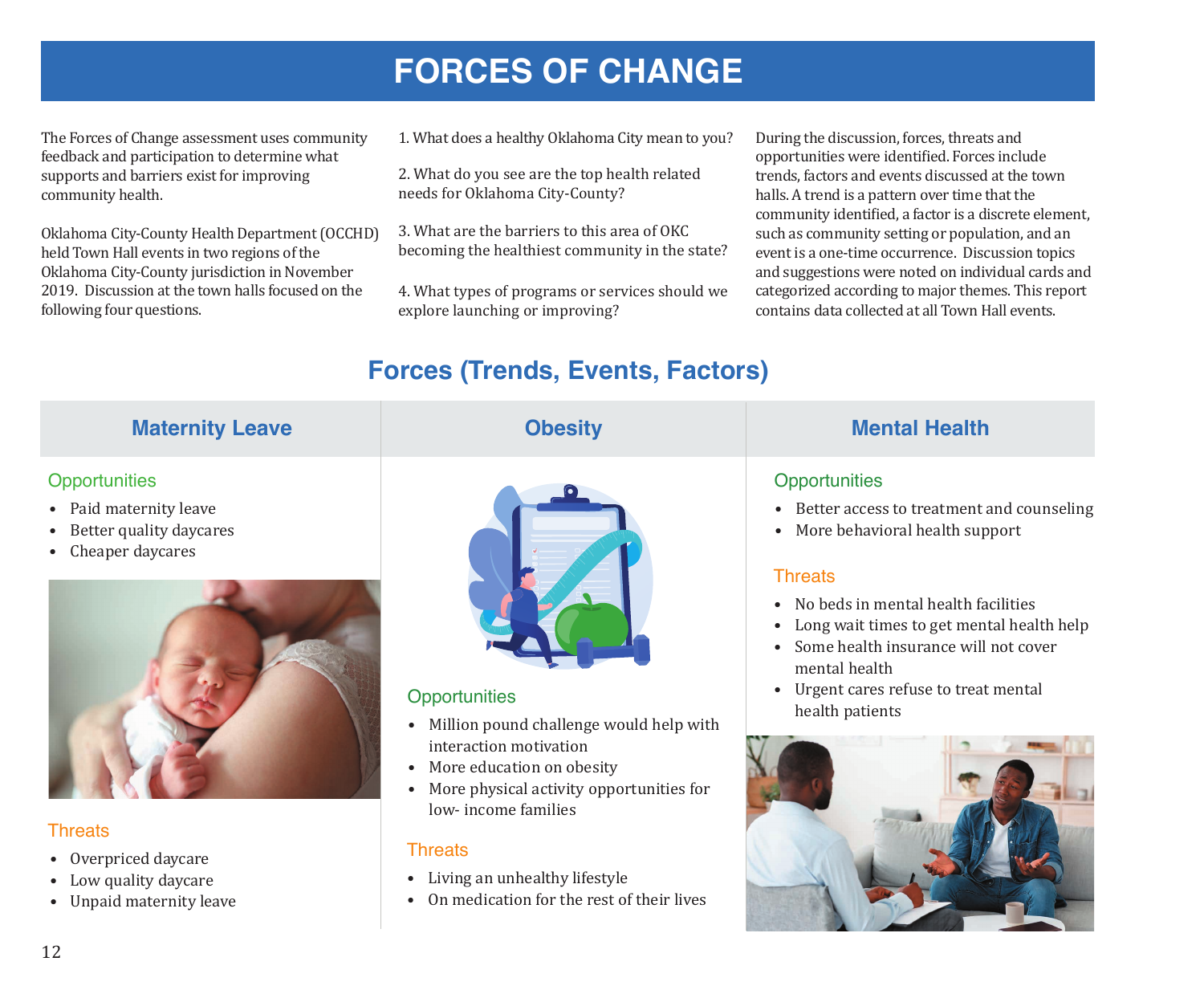## **Cost of Living**



### **Opportunities**

- Lowering the cost of living
- Raising wages

### **Threats**

- Cost of living is too high
- Cost of living increasing each year
- Couponing and shopping cheap not going far enough
- People on disability have a difficult time paying for medication and food

## **Incarcerations**

## **Threats**

- Oklahoma has more incarcerated parents per population index than other states
- Children and elders are left without stable caregivers

## **Opportunities**

• More biking trails to reduce car use and pollution

### **Threats**

- Sick, inedible fish in our lakes and rivers
- Homes next to junkyards cause rodent infestations
- Trash in cities
- Dirty water

## **Environment Access to Health Insurance**

## **Opportunities**

- Medicaid expansion (as of July 1, 2021)
- Universal healthcare

## **Threats**

- Some people with disabilities have jobs and can't get on Medicaid
- People begin to self-medicate when they do not have access
- Unaffordable

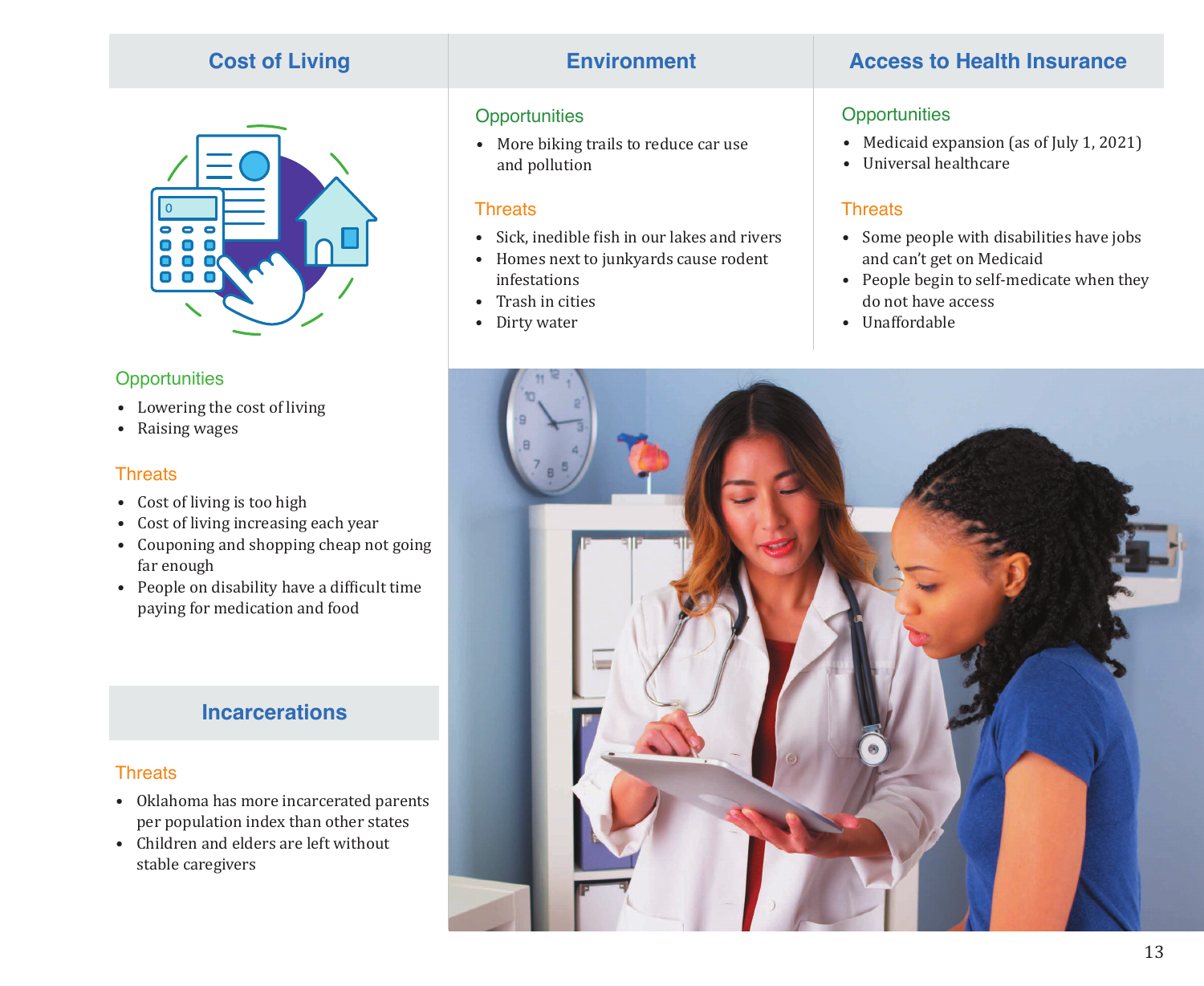## **Parks & Neighbors Safety Safety Homeless**

## **Opportunities**

- More fountains, plants, and art in parks to promote walking
- Parks without restrictions on bikes, skating, skateboarding, running, etc.
- More parks such as Scissortail to bring communities together and promote physical activity
- More sidewalks, bike trails, buses to improve navigation
- More calisthenics parks
- More community events
- More public transport to improve quality

### **Threats**

- Not enough walking and biking trails
- Lack of walkways threaten pedestrian safety
- Many parks have restrictions on bikes, skating, skateboarding, running, etc.

## **Opportunities**

- Add more sidewalks in neighborhoods to prevent people getting hit by cars
- Improved animal control for stray and violent dogs

## **Threats**

- Numerous shootings
- People being hit by cars
- Permitless carry could lead to additional self-harm or harm to others
- People being beat up

## **Opportunities**

- Welfare reform
- More social service agencies to help combat poverty
- Making sure people maintain skills to not regress back into homelessness

## **Threats**

- Limited access to groceries
- People living on the streets
- Inability to find job that pays for food, housing, and insurance
- Too much money spent on cosmetic improvements

## **Medications Costs**





## **Opportunities**

• Regulating pharmaceutical companies

### **Threats**

- Too expensive for certain minorities
- Too expensive for people on disability
- Prescription costs too high for people needing medical equipment